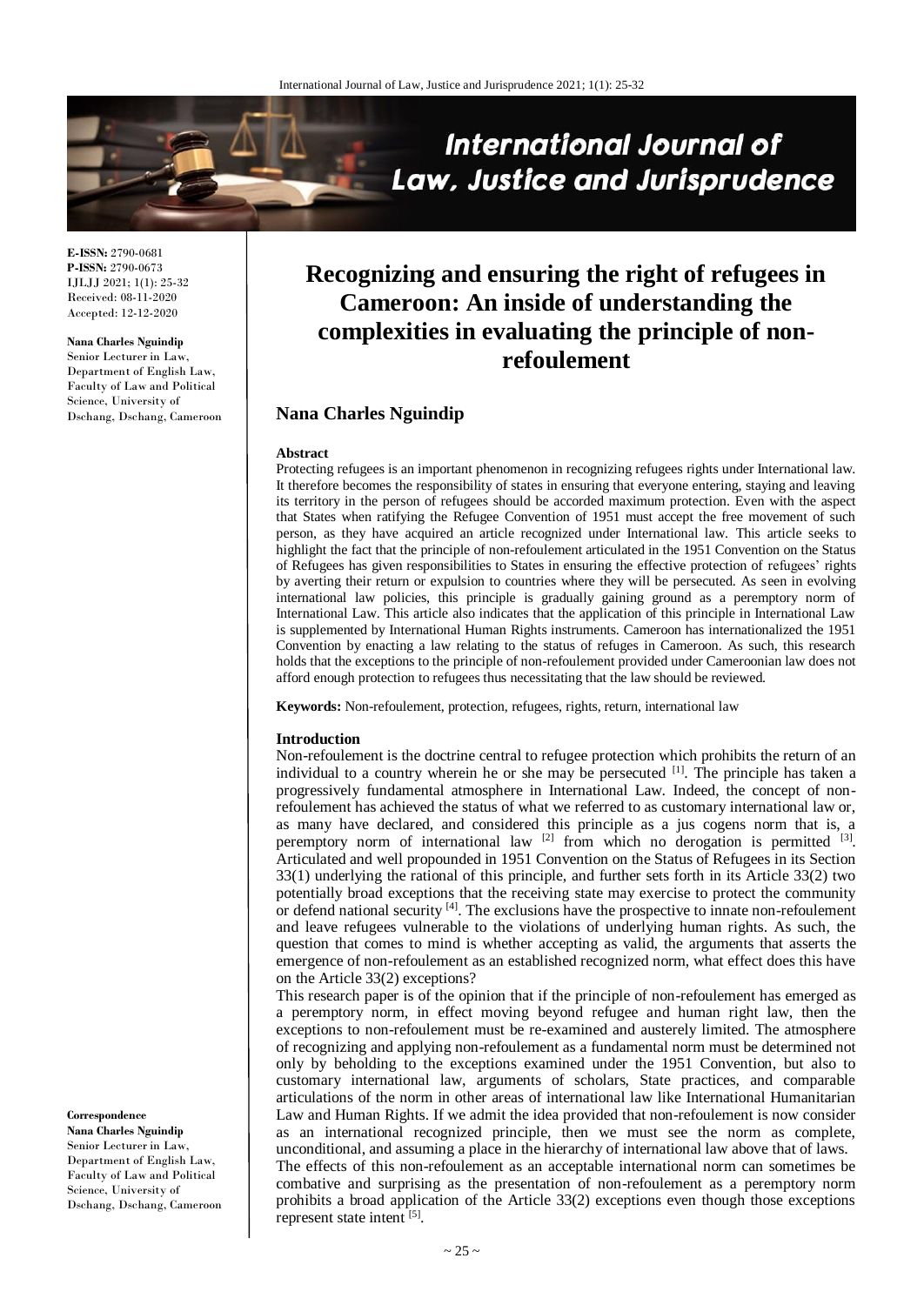The explicit scope of Article 33(2) exceptions is a particularly pressed issue in light of the potential for States in relying heavily on these exceptions to enact strict applicable rules to the detriment of the refugee protection, and rights. The stringent application of Article 33(2) exceptions could pose a shattering effect by excluding legitimate refugees from protection, flagging the fundamentals in establishing a sound refugee law regime, and discouraging the legitimacy of this non-refoulement.

The first slice of this paper will examine the recent developments of the concept of non-refoulement through the establishment of a broad acceptance in the context of refugee law. The second segment examines Cameroon's internalization and application of the 1951 Convention.

## **Encouraging the Principle of Non-refoulement a peculiar tendency in refugee protection**

The concept of non-refoulement in legal phrasing and inferences is measured as the corner stone or ultimate principle in the execution, and implementation of aspects relating to international refugee law. It has gain huge ground as a protruding legal perception for more than fifty years before being codified and acknowledged in relevant legal dispositions. Also this principle of non-refoulement in the context of refugee protection has benefited from a wide acceptance although the exceptions provided in Article  $33(2)$  [6] have not harvested comparable compromise. The principle and exceptions thereto is consecrated in Article 33 of the 1951 Convention Relating to the Status of Refugees which provides that:

- 1) No Contracting State shall expel or return ('refouler') a refugee in any manner whatsoever to the frontiers of the territories where his life or freedom would be threatened on account of his race, religion, nationality, membership of a particular social group or political opinion.
- 2) The benefit of the present provision may not, however, be claimed by a refugee where there are reasonable grounds for regarding as a danger to the security of the country in which he is, or who, having been convicted by a final judgment of a particularly serious crime, constitutes a danger to the community of that country.

This releasable principle of non-refoulement as articulated in Article 33 is broad in scope, offering sprawling protection to refugees [7] . The content of this broad scope, especially in its wording of; "expel or return ('refouler') a refugee in any manner whatsoever" has been taken in implying that it is the responsibility of States who are parties to the established Refugee Convention in prohibiting any act of exclusion be it rejection, expulsion, deportation, and even return that would place the refugee at risk, regardless of the explanation ignited by the removing State in question. We all know that it is the responsibility of States in ensuring that nothing hinders the security of its territory, but it is also of acceptable placement that States practices should be in accordance to that of fundamental human right protection. The countenance provided by the 1951 Convention as to any manner whatsoever, signposts that the aspect of refoulement must be interpreted vociferously and without possible limitation, and as such includes no exceptions for States in regarding this as extradition. The expression provided in the spirit of the law as to "where his life or freedom would be threatened" should also be broadly understood to entail any

well-founded fear of persecution as propounded by Article One of the 1951 Convention which will affect the fundamental right of the refugee in question. This area of the convention sets the base for what will amount to a refugee, that there are some conditions that someone who is considered as a refugee should fulfil before a state will accept such a person in having access to its territory. Once the said person proofs these conditions provided the Refugee Convention, then it is the responsibility of the State in question in ensuring that the fundamental right of this person should be protected and respected.

## **The need in consecrating relevant instruments in Explaining the Principle of Non-refoulement**

The principle of non-refoulement in its application prohibits the transfer of persons from one State to another if such person in question faces the risk of violation of certain fundamental rights <a>[8]</a>. This principle is found with some variations as to the persons it protects and the risks it protects from refugee law, extradition treaties, international humanitarian law and international human rights law. For the sake of this research paper, we are going to limit our discussion to that of refugee, human rights and Customary International law.

#### **Refugee Convention a Potential Standard in recognition of Non-Refoulement**

The word, 'non-refoulement' is highly connected with refugee law, since it is explicitly mentioned in Article 33 of the 1951 Refugee Convention. This provision excludes refoulement of refugees, that is, forcible return or expulsion of a refugee ' in any manner whatsoever to the frontiers of territories where his life or freedom would be threatened on account of his race, religion, nationality, membership of a particular social group and political opinion." The application of this principle does not neglect or exclude persons captured in armed conflicts [9] or other situations of violence, these persons also falls into these categories and are entitled to protection under refugee law. From the phrasing provided in Article 33(1) of the 1951 Refugee Convention, it is faultless that the non-refoulement rule is applicable to any form of forcible removal which to an extent includes those of extradition, deportation or even expulsion. As a commonly apposite principle in a refugee protection, non-refoulement is recurrently regarded as a right which extends at all times, and applied to everyone considered as a refugee under the 1951 Refugee Convention as soon the person seeks asylum in the receiving country and throughout his or her stay in the country seeking refuge [10] .

The International pamphlets pronouncing the 1951 Convention has established relevant and acceptable instruments in the implementation of a more and explicit definition of non-refoulement. Strengthening the Convention for effective implementation by States is the 1967 Protocol relating to the Status of Refugees<sup>[11]</sup>. This Protocol ensures that states who are parties to the 1951 Convention should strictly implement the provisions provided in the convention, and in no circumstances should these provisions be violated by States. In extending a coherent understanding of the principle, regional instruments on their part have also seen the need in according protection to refugees; especially in the context of well-founded fear of persecution as the standard for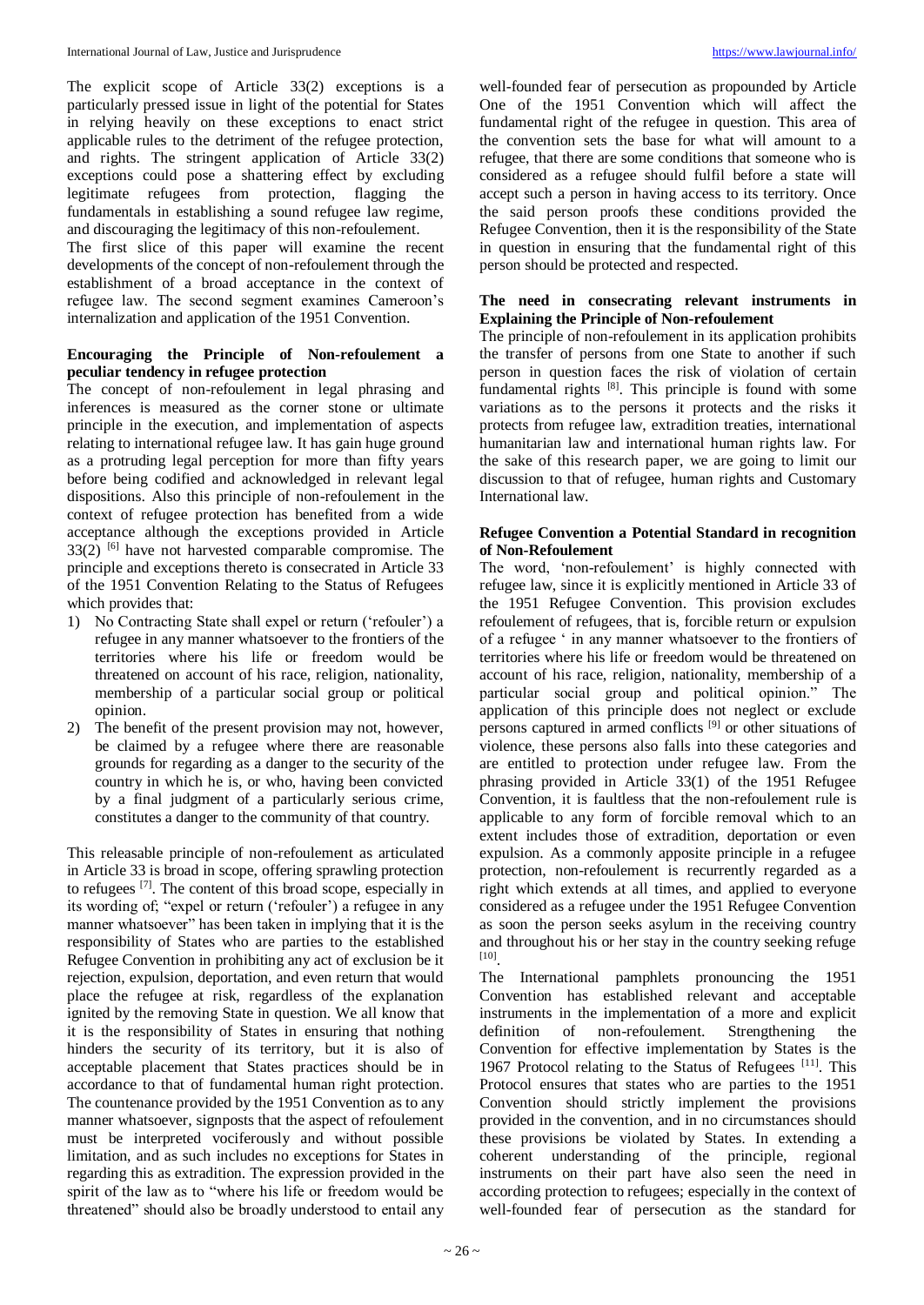determining protection from refoulement, have become a platform of basic necessity  $[12]$ . The protection of refugees is so important in such a way that it has been considered by many international human rights instruments.

# **Complementary Standard of Application of Human Right Instruments**

In the accomplishment of the application of the principle of non-refoulement, modern human rights treaties have also been established under international human rights law [13] in complementing and addressing relevant aspect of the obligation of States in ensuring the complete application of the 1951 Convention in regard to non-refoulement. The general rule here is that States are bound not to transfer any individual to another country if such transfer would result in divulging him or her to serious human rights violations, notably arbitrary deprivation of life  $[14]$ , or torture  $[15]$  or other cruel, inhuman or degrading treatment or punishment. An unambiguous non-refoulement endowment is establish in Article 3 of the 1984 Convention Against Torture and Other Cruel, Inhuman or Degrading Treatment or Punishments, which prohibits the removal of a person to a country where there are considerable grounds for believing that he or she would be in danger of being subjected to torture <sup>[16]</sup>. The said obligation stipulated is in conformity with the 1966 Covenant on Civil and Political Rights  $[17]$ , encompassing Member States to the Covenant not to extradite, deport, expel or otherwise remove a person from their territory, where there are substantial grounds for believing there is a real risk of irretrievable harm.

Any State that contradicts the provision of Section 33(1) in sending back a refugee where he risked experiencing persecution and torture, violates the provision of Article 6 of the Covenant which disposes a fundamental element as to the right to life and Article 7 right to be freed from torture or other cruel, inhuman or degrading treatment or punishment by any country to which removal is to be effected or in any country to which the person may subsequently be removed [18]. Prohibiting aspect of refoulement that poses a huge threat, and risk of serious human rights violations, torture, and other forms of ill-treatment is considered as detrimental when it comes to the legitimate application and protection of the rights attached to refugees  $[19]$ . It is therefore a matter of justification that States when applying this principle of nonrefoulement should not derogate no matter the circumstances in question  $[20]$ , even if it is in the context of measures to combat terrorism<sup>[21]</sup> and during the times of armed conflicts  $[22]$ . States owe that responsibility in ensuring that the fundamental human rights of all irrespective of the person in question should be respected at all times no matter the act or crime committed by the said person.

#### **The Lack of Consensus in the Application of Exceptions to Non-Refoulement**

Although, non-refoulement has gained wide acceptance as a fundamental norm in International refugee law, the exceptions in its application by States has not harvested similar status. Exceptions to non-refoulement had long been subject to varying State practice proceeding to the norm of codification. Some limitations on return included narrow exceptions for public order or national security in the States hosting the refugee in the quest for preserving their territorial integrity<sup>[23]</sup> check this footnote. As collated in

1951 Refugee Convention, Article 33(2) has two exceptions: for public order and for national security. The situation of public order exception applies in situation where a refugee who, having been convicted of a particular serious crime, constitutes a danger to the community of that country. Once the final conviction has been established by the States hosting the refugee, it thus calls for a determination that the individual poses a future threat to the community. This danger in question must be to a community in the country of refuge, not to any other community  $[24]$ . The question one may be tempted in posing is as to the issue of "community" which refers to the population in question, as opposed to that is provided by the national security exception, which refers to threats to the state as a whole. The national security exception contains reasonable grounds for regarding the refugee in question as a danger to the security of the country of refuge. This standard is less exacting than the public order exception, as it requires only reasonable grounds as opposed conviction, and imposes only a one-step test.

There is really serious limitation on the part of Article 33(2) as it fails in identifying the types of acts that could trigger the national security exception as it leaves that to the discretion of the states, allowing for the possibility of broad application. The failure of the Convention in providing which act will pose a threat to state security has become complex and worrisome, since most states use this in violating certain rights of the refugee in the context that the present of such person constitutes a threat to national security. It should be noted that though these exceptions exist, international opinion and practice is gaining support to classify the principle of non-refoulement as a peremptory norm of International Law.

#### **An Acceptable Norm of Jus Cogens in International Law striving for Recognition**

The norm of non-refoulement is at the heart of International protection of refugees yet there remains a lack of consensuses as to its status. According to Articles 53<sup>[25]</sup> and 64 [26] of the 1969 Vienna Convention on the Law of Treaties, a peremptory or imperative norm is what is accepted by the community of States as a norm from which no derogation is permitted. They are of high importance, as they are considered so essential for the International Law system that deviation or a breach could question the international legal system itself. It is of questionable character in determining whether non-refoulement in all its application and reputable euphoria has reached this level in acquiring an international recognized standard and importance. In epochs where there is mass migration and increase numbers of refugees, as well as frequent use of the national security exception in Article 33 (2) of the Refugee Convention occur, an acceptance of non-refoulement as jus cogens could have a strong influence. If we really want to accept non-refoulement as international custom, one must still investigate whether the state practice is also based on the belief that the states are bound by jus cogens to do so. It is of high necessity that when applying the provision of

Section 33(2) of the Refugee Convention, the prohibition of torture should be part of customary international law, which has attained the rank of a peremptory norm in the international law, or what we referred to as jus cogens  $[27]$ . The notion of jus cogen should be considered by every State as a fundamental and inherent component in prohibiting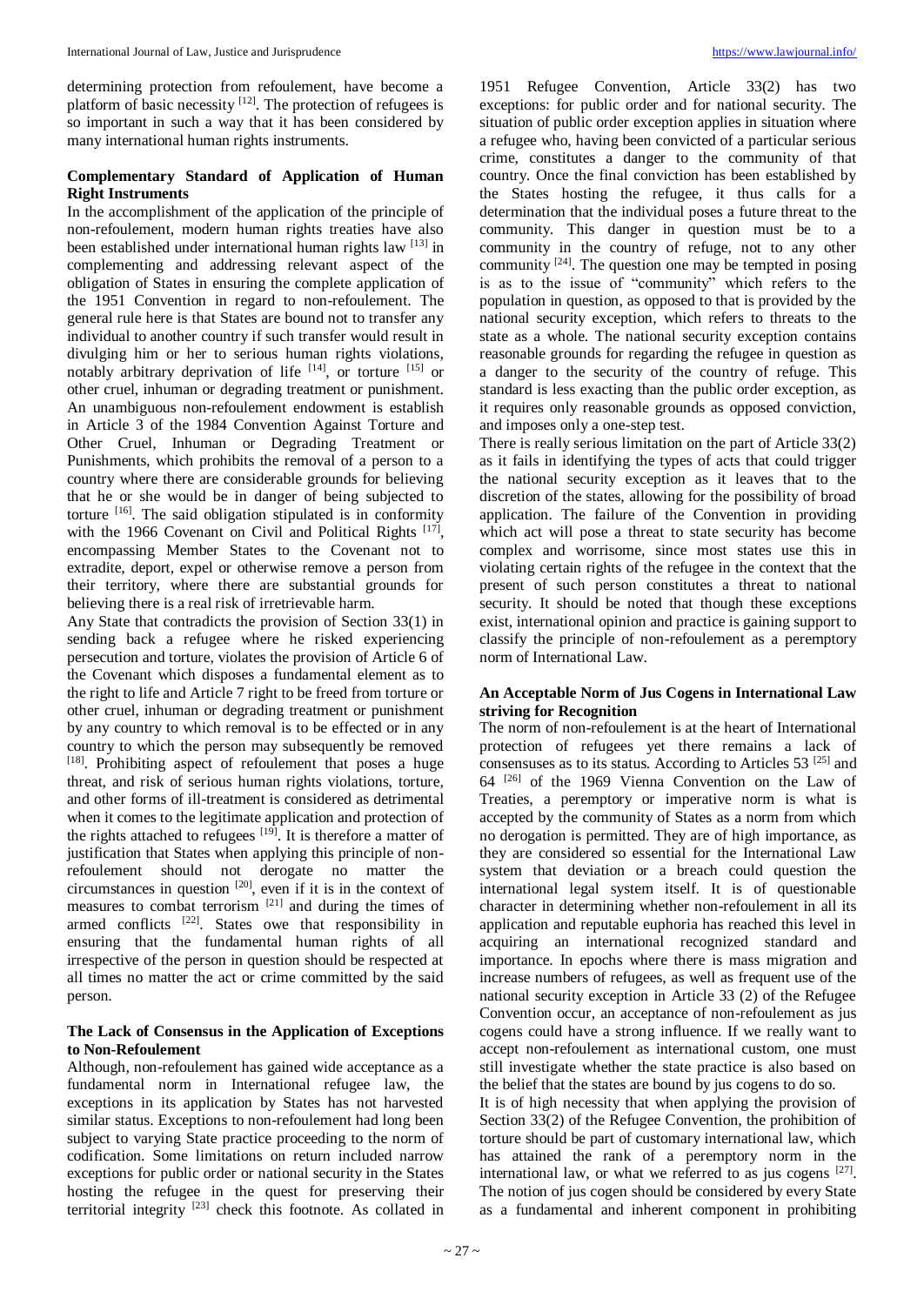refoulement when there is a risk of torture, inhuman and degrading treatment on the refugee in question. There is also an absolute ban on any form of forcible return to a danger of torture which is binding on all States, including those which have not become party to the relevant instruments <sup>[28]</sup>. The prohibition of arbitrary deprivation of life entails an inherent obligation on States not to send any person to a country where there is a risk that such person may be exposed to inhumane treatment; this forms part of customary international law. States who are signatories and parties to human right conventions should recognized human life as sacred, and in no circumstance should anyone be treated inhumanly even when the security of the States is threatened. Even though when dealing with refugees, the Convention in its Section 33(2) has given States the rights to sending back a refugee to his or her country of origin when there is proof that the security and sovereignty of this State is threatened  $[29]$ . There is no doubt about this, that it is the responsibility of States in protecting its integrity and security  $[30]$  and that they have the inherent right in ensuring this. Our main concern here is usually in the manner in which these States handle issues of this nature in sending back a refugee based on security and criminal threats. Most of the States does it in a manner that these refugees undergo violations on their fundamental human rights, where these rights are internationally recognize by International community as sacrosanct, which warrant protection, and the application of non-refoulement is not an exception. The international law commission in its sixth-ninth session of 2017 decided in changing the aspect of jus cogen to that of peremtory norm which will have a general recognition. The commission is to the effect that once the International Community accepts and recognized a particular norm; such norm becomes applicable with no restriction. Regarded the aspect of non-refoulement in which states who have ratified the Refugee Convention accepts that the provision of this convention should be respected by the States, shows that responsibility in respecting this norm, and this therefore gives it an international recognition. Most States are signatory of human right instruments stipulating this fundamental right as to non-refoulement. In this regard, one can say that, the fact that many States have ratified and accepted non- refoulement as a peremptory norm, violating it will amount to sanctions.

# **Ensuring a practicalities in appreciating nonrefoulement in Cameroon**

The greatest humanitarian and basic customary international law principle is the principle of non-refoulement that is the core basis of international refugee and human rights. This principle is seen by many in International law arena, whether governments, NGOs or commentators, as fundamental to refugee law. As such its existence in the Refugee Convention of 1951 has played a key role in how States deal with refugees and asylum seekers [31]. The obligation to protect individuals from being sent to countries where they face a risk of persecution is also embedded in so many international and regional instruments with the main instrument being the 1951 Convention as we indicated above. Cameroon being a signatory to the said Convention and the OAU Convention on specific aspects of refugee problems in Africa has taken measures at the national level to internalize these instruments by enacting law no. 2005/006 of 27 July 2005 on the protection of refugees in

Cameroon. It should be noted that the Constitution of Cameroon in its Art 45 has taken cognizance of treaties and international agreements by asserting their supremacy over national law. In the case of Omais [32] , the Supreme Court of Cameroon affirmed the supremacy of international treaties ratified by Cameroon over national laws. Thus, the signature and ratification of the 1951 Convention imposes obligations on Cameroon in the protection of refugees by respecting the principle of non-refoulement.

## **Cameroon's Responsibility under International Law**

The fight against the Islamic sect Boko Haram in Nigeria and the conflict in the Central African Republic has led to the influx of refugees to Cameroon. According to United Nations High Commission for Refugees (UNHCR) and the government estimates, the country hosted 403,208 refugees and 9,435 asylum seekers as of 30th September 2018 [33]. Cases of refoulement have been reported though not within the framework of this research but the returnees could face the risk of being killed in the conflict since their return happened when the conflict is not yet over. Thus, on the 16 of January 2018, Cameroon forcefully returned 267 Nigerian refugees fleeing Boko Haram to northeast Nigeria [34] .

The principle of Non Refoulement is generally relevant to the protection of human rights, especially in relation with the freedom of torture or cruel, inhuman or degrading treatment or punishment  $^{[35]}$ . It is considered as the backbone of the whole frameworks of international protection for refugee and asylum seeker thus necessitating the respect of the obligations imposed by international refugee law. It must be noted that obligation extends only to refugees and asylum seekers. As such, non-refoulement is often distinguished from expulsion or deportation imposed when a foreign resident is suspected of being against the interest of the host country or has committed an offence and escaped to the host country.

Law no. 2005/006 of 27 July 2005 on the protection of refugees in Cameroon which applies to all refugees and asylum seekers without discrimination in its Section 7 (1) reproduces the terms of Art 33 (1) by unequivocally stating that no one shall be forcefully returned to the borders or shall be subject to measures tending to constraint him to return or stay in a territory wherein his life, moral integrity or liberty shall be threatened or be persecuted by reason for his race, nationality or belonging to a particular group or political opinion. Thus, anyone seeking asylum in Cameroon has a maximum of 15 days upon arrival to present himself before the competent authority. Cameroon's internationalization of the 1951 Convention to a greater extent ensures the protection of refugees and extends same to the family members of anyone who has been accorded the status of refugee in Cameroon. However, the practice on the field seems to be at variance with the law.

It is therefore, glaring that each country after being committed to respect the principle of non-refoulement by joining the 1951 Convention and key human Right Conventions, it content is not established in International Law which is indeterminate [36]. As such it has been held that since no common definition exist, in practice, international and national bodies have exclusive powers of discretion to give content to the terms' persecution, torture, degrading or cruel treatment  $[37]$ . The prohibition of refoulement to a danger of persecution under international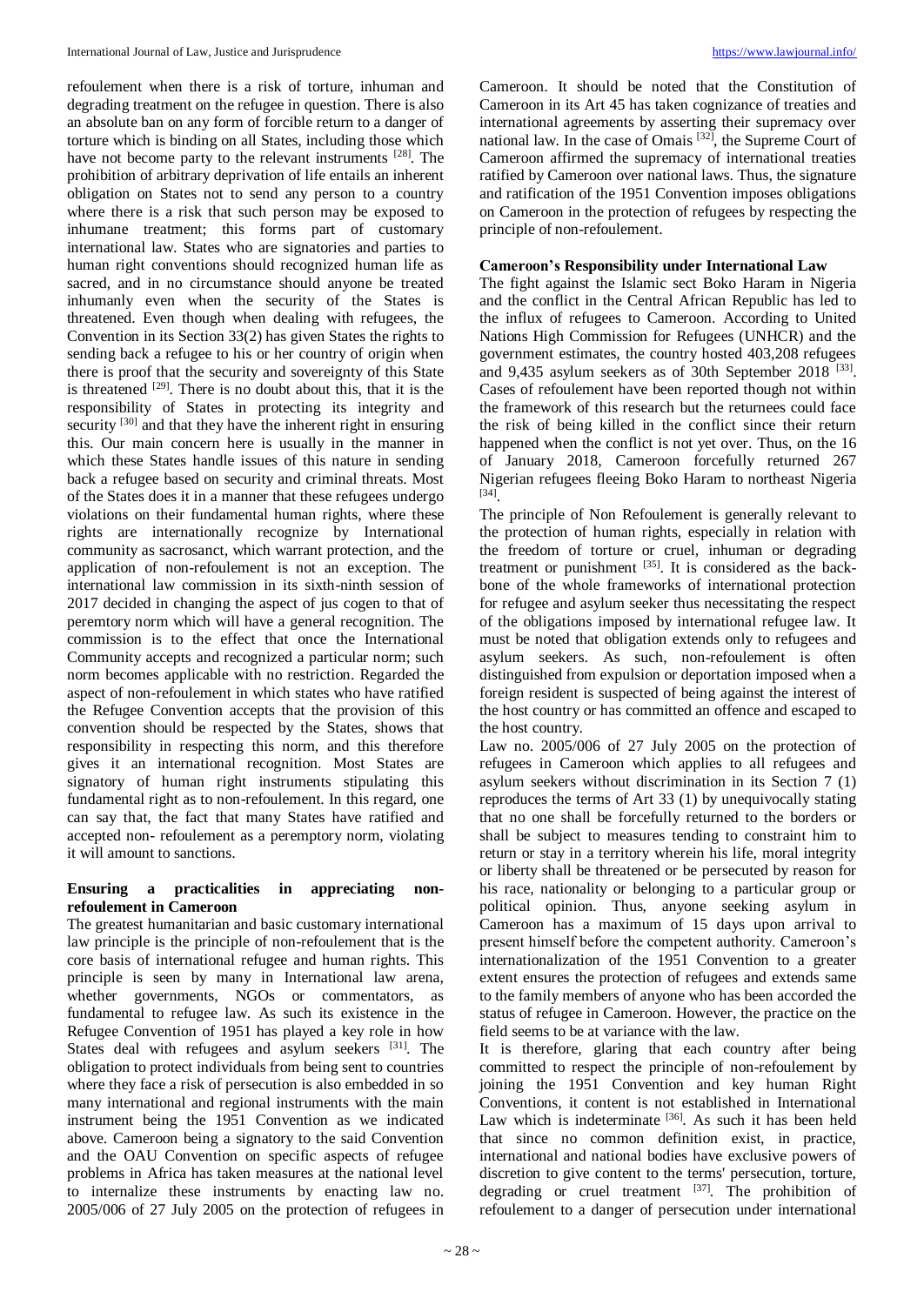refugee law is applicable to any form of forcible removal, including deportation, expulsion, extradition, informal transfer and non-admission at the border [38] . The circumstances aimed at averting the dangers of persecution are enumerated in Sections 2 and 7 of the 2005 Law.

The Cameroonian law does not indicate whether those at the borders or in ships at sea will benefit from the status of refugee. This debate has remained constant in the application of the principle whether a refugee must be within the State for the right to accrue to them. Through the activities of the UN High Commissioner on Refugees (UNHCR), and common State practice, it has been acknowledged that Article 33 applies to all refugees, whether or not they fit the set definition [39]. Cameroonian authorities must therefore be ready to grant the refugee status to those caught in such a situation to conform to its obligation under the 1951 Convention. It is worth noting that the principle of non-refoulement as provided for in Article 33(1) of the 1951 Convention does not as such, entail a right of the individual to be granted asylum in particular State<sup>[40]</sup>. It does mean however, that where States are not prepared to grant asylum or refugee status to persons who are seeking international protection on their territory, they must adopt a course that does not result in their removal directly or indirectly to a place where their lives or freedom would be in danger on account of their race, religion, nationality, membership of a particular social group or political opinion <sup>[41]</sup>. Individuals seeking asylum or refugee status may be automatically disqualified on reasons of national security and public policy when they apply to be received by host countries as is the case in Cameroon  $[42]$ . The principle of non-refoulement is not absolute as it is subject to exceptions thus, allowing States to expulse those who have been granted the refugee status.

**Non-Refoulement a pretentious propaganda in restricting the protection of Refugee Rights in Cameroon**  Although, the principle of non-refoulement is being considered as a peremptory norm in International Law, its application in the protection of refugees is not absolute. Thus, exceptions are provided to this principle by Art 33 (2) of the 1951 Convention and national legislations have set the additional basis for such exceptions thereby strongly undermining the protection of refugees. States has always raised security concerns to expulse refugees or persons found in their territories. We must point out that it is generally accepted that, given the humanitarian character of the prohibition of refoulement and the serious consequences on a refugee of being returned to a country where she/he may be in danger, the exceptions must be interpreted restrictively and in strict compliance with due process of law [43] .

Section 14 of the 2005 Law in enunciating exceptions to non-refoulement provides that any refugee found regularly in the territory of the Republic of Cameroon shall be expulsed only on reasons of national security and public order. This is an exception to the rule set in Section 7 of the 2005 Law though the law does not indicate what degree of national security threats or public order breached shall be considered before expulsing a refugee from Cameroon. Furthermore, public order is a notion without a concise definition and national authorities may always use flimsy reasons on account of public order to expulse refugees from its territory.

Cameroon has come under serious criticisms for sending back some Nigerian refugees. Reports have emerged that the Cameroonian government has been forcefully returning people to Nigeria with the objective of removing them from the country and dissuading further arrivals and as per the UNHCR regional representative in Nigeria (Liz Ahua) the Cameroonian government has claimed that Nigerian refugees constitute a security and economic threat [44]. A 2017 report by Human Rights Watch claimed that over 100 000 Nigerians have been summarily deported, including at least 4 402 documented returns in the first seven months of 2017. Human Rights Watch also claimed that evidence showed soldiers had used physical violence, including beatings with sticks and metal poleis to force people to comply <sup>[45]</sup>. This refoulement seem not to have taken place within the conditions provided by the 2005 Law and the obligations provided under the 1951 Convention. A lot of abuses take place when it comes to the respect of the principle of non-refoulement, especially in countries that do not belong to blocs with strong jurisdictional organs as is the case with the European Union where the Human Rights Court can hold charter members responsible for violating Human Rights.

# **Purported placement of remedies of refoulement under Cameroonian Law**

The 2005 Law provides in Art 14 that refoulement can only take place in execution of a decision delivered in conformity with the procedure provided by law. To ensure that the rights of refugees and asylum seekers are protected, Decree no. 2011/389 of 28 November 2011 on the organization and functioning of organs of management of refugees status in Cameroon in Article 1 has created the Commission for the eligibility of Refugee Status and the Commission for the Petitions of Refugees. These commissions are lodged at the Ministry of External Relations with the UNHCR being a member of the said Commissions [46] . As a per Article 8 of the afore cited Decree, no measure of refoulement to the borders can be executed when the Commission for Eligibility has not decided except the measures are taken on grounds of national security, public order or in the execution of a decision delivered in conformity with the law. The Commission for Petitions decides at a last resort on issues relating to the grant of refugee status and these decisions are subject to appeal within 30 days from the date of notification of the said decision. Art 15 (3) of the 2011 Decree does not indicate the competent court to entertain appeals but it is obvious that it is the Administrative Bench of the Supreme Court within. This procedure may be respected when it concerns individual cases, especially those seeking asylum but becomes extremely difficult when it concerns a group of refugees or when security concerns are raised.

Most countries avoid due procedures especially when national security concerns are raised and since there is no mechanism to compel charter members to the 1951 Convention, countries use informal procedures to a forcefully return asylum seekers and refugees likely to be persecuted by the receiving country. In January 2018 Nigerian special forces arrested Sisiku Ayuk Tabe and 46 others Anglophone separatists in a hotel in Abuja, Nigeria, and forcibly deported them to Cameroon in spite of the fact that some had applied for asylum  $[47]$ . All attempts before the Military Tribunal in Cameroon to demonstrate that the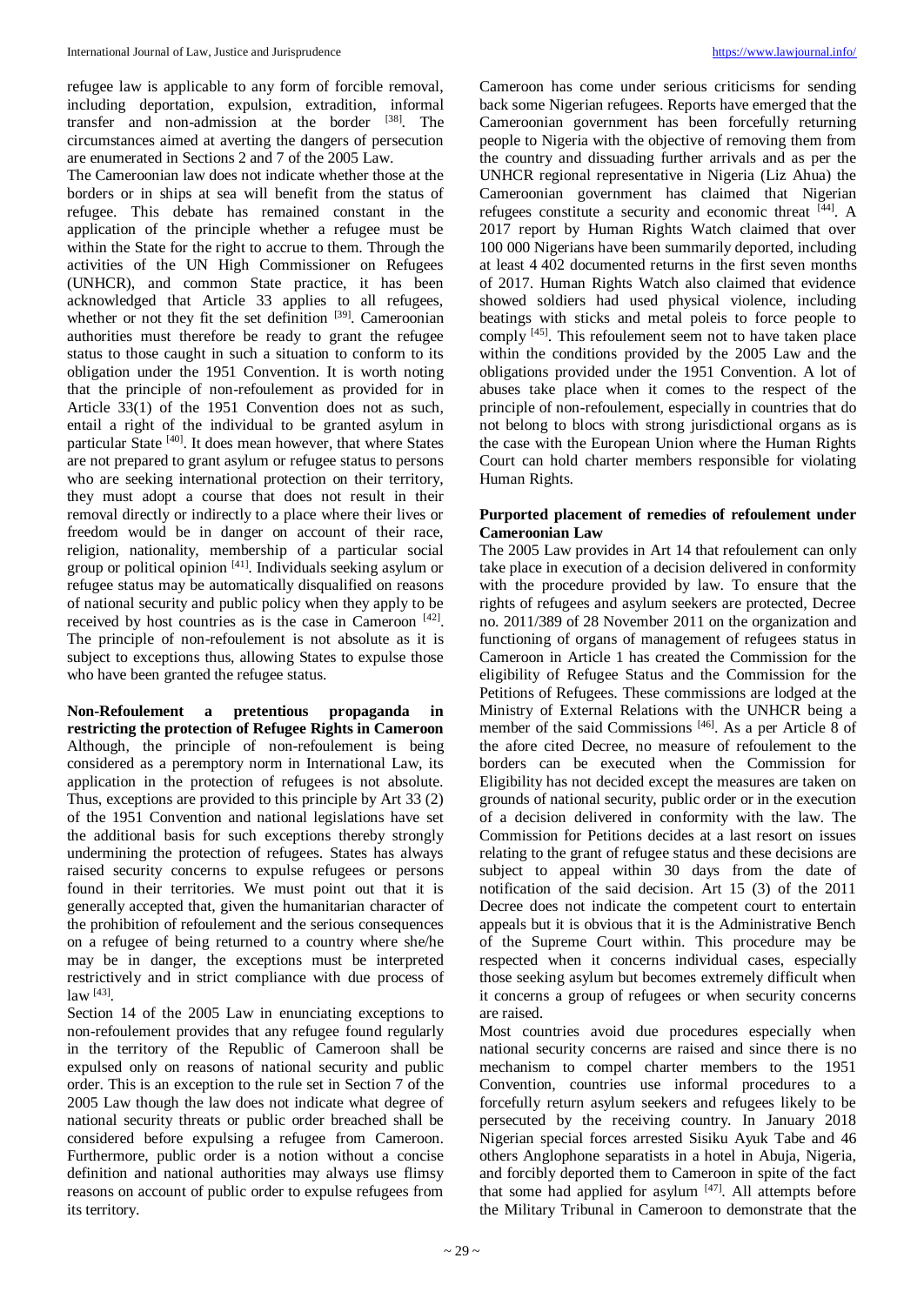1951 Convention was violated proved futile. An action was filed before the Federal High Court in Abuja by Lawyers of Sisiku Ayuk Tabe and 11 others wherein the Court held that their arrest in Abuja on January7, 2018 by agents of the Abuja Armed Agents without a warrant of arrest was illegal, unconstitutional and against the African Charter on Human and People's Rights<sup>[48]</sup>. This case merely portrays how the obligations under the 1951 Convention are breached by uncivilized nations without the victims of such abuses having any possibility to seek redress, especially in countries without an independent judiciary. It becomes aggravated when it comes to fighting terrorism whereby due process is hardly respected. It should be noted that the 2005 Law does not provide for diplomatic assurance which is an instrument (though not very efficient) used in some countries to ensure that those forcefully returned will be treated fairly.

# **Conclusion**

The paper concludes that even though the right to nonrefoulement in a principle generally recognized in relevant guma human right instruments, it's application and implementation has been considered as important especially within the context of Article 33(1) of the 1951 Refugee Convention dealing with the application as to nonrefoulement. With it's international recognition and States responsibilities in respecting the principle since it is seen by many a peremptory norm of international recognition, implementing it by states has not been an easy grounds base on security and national integrity. The 1951 Convention believes that the provision of Article 33(2) as to the exception of non-refoulement should be to the discretion of the State and this provision must be applied by Cameroon in an awfully limited manner; the state of Cameroon must not rely on these provisions in establishing strict policies in the application of this principle.

The exceptions available in the application of the principle of non-refoulement have created diverse interpretations in its application thereby, constantly resulting to blatant violations. The national security concerns raised by Cameroon and most nations are vague and are most often interpreted to suit the host country amounting to refoulement not subject to procedural reviews. Even the complementary application of Human Rights instruments are not helping the situation.

# **References**

- 1. Non-refoulement is a concept which prohibits States from returning a refugee or asylum-seeker to territories where there is a risk that his or her life or freedom would be threatened on account of race, religion, and nationality, membership of a particular social group or political opinion. Article 33(1) of the 1951 Refugee Convention.
- 2. The fundamental humanitarian principle of nonrefoulement has found expression in various international instruments adopted at the universal and regional levels and is generally accepted by States. Example of these include the United Nation Convention on the Protection of Refugees 1951, The International Covenant on Civil and Political Right 1966, the International Covenant on Economic, Social and Cultural Right 1966, The Convention Against Torture 1984. At the Regional Level, we have the Cartagena

Declaration 1984 in Latin America, The OAU Specific Problems on Refugee 1969, and even the African Charter on Human and People's Rights 1981.

- 3. The Vienna Convention on the Law of Treaties May  $23<sup>rd</sup>$  1969, which entered into force on  $27<sup>th</sup>$  January 1980.
- 4. Convention relating to the Status of Refugees, adopted on July 28, 1951.
- 5. Erika Feller, Asylum, Migration and Refugee Protection: Realities, Myths and the Promise of Things to Come, 18 INT'L J. REFUGEE L 2006, 509, 511.
- 6. Stephen Legomsky H. The Ethnic and Religious Profiling of Non-Citizens: National Security and International Human Rights, 25 B.C. THIRD WORLD L. J 2005;161:162-177.
- 7. David Weissbrodt & Isabel Hortreiter, The Principle of Non-Refoulement: Article 3 of the Convention Against Torture and Other Cruel, Inhuman or Degrading Treatment or Punishment in Comparison with the Non-Refoulement Provisions of Other International Human Rights Treaties, 5 BUFF. HUM. RTS. L. REV 1999;1:18.
- 8. Goodwin-Gill GS, McAdam J. The Refugee in International Law. New York: Oxford University Press 2007.
- 9. International Humanitarian law in its Geneva Convention IV, 1949 has recognize this aspect of nonrefoulement. In its article 45(4) it precludes that State holding persons in detention from repatriating a Prisoner of War or transferring a civilian expressing to other country. The Convention continues in its article 49 that in an occupied territory any transfer of protected person is prohibited.
- 10. Jean-Francois Durieux, Jane McAdam. Non-Refoulement through Time: The Case for a Derogation Clause to the Refugee Convention in Mass Influx Emergencies 2004, 16(1). INT'L J Refugee L.4, 13 SS.
- 11. 1967 Protocol Relating to the Status of Refugees comes in to complement the 1951 Convention on the Protection of Refugee. The Protocol in its article 1 emphasises that States who are parties to the Convention must respect the definition provided under article 1(2) (A) of the 1951 Refugee Convention which provide the definition of who can be considered as a Refugee in International Law.
- 12. OAU Convention Governing the Specific Aspects of Refugee Problems in Africa, defines a refugee in its article 2 as; The term 'refugee' shall mean every person who, owing to well-founded fear of being persecuted for reasons of race, religion, nationality, membership of a particular social group or political opinion, is outside the country of his nationality and is unable or, owing to such fear, is unwilling to avail himself of the protection of that country". The American Convention on Human Rights in its article 22 (8) also contain similar provisions. For matters of emphasis, the Organization of American States, Cartagena Declaration referred by many as the Cartagena Declaration also adopt the terminology established in the Convention and Protocol referred to in the foregoing paragraph the 1951 Convention and the 1967 Protocol relating to the Status of Refugees with a view to distinguishing refugees from other categories of migrants.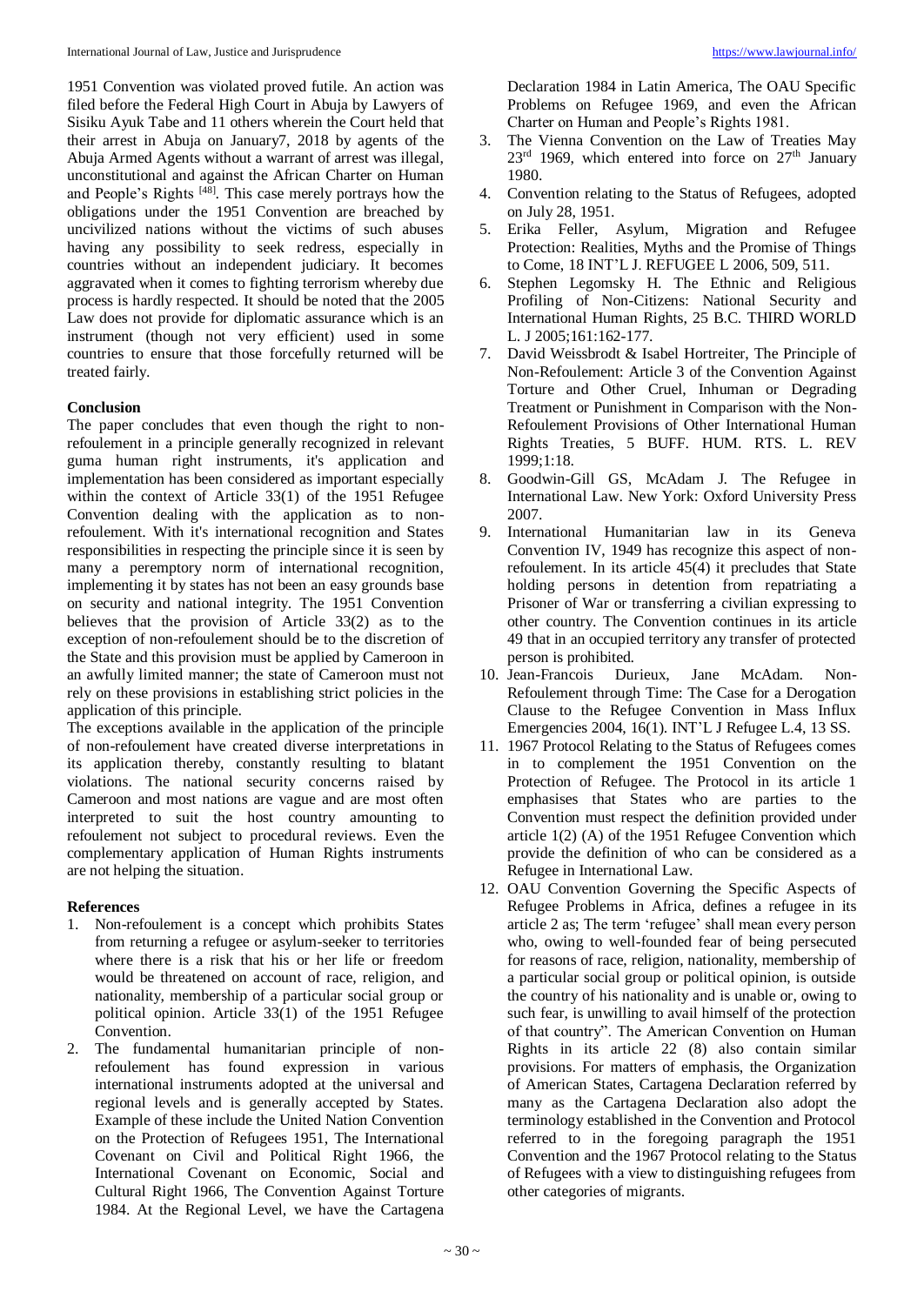- 13. Gorlick B. Human Rights and Refugees: Enhancing Protection through International Human Rights Law 69 No.2 Nordic Journal of International Law 2000, 117- 119.
- 14. Article 6 of the International Covenant on Civil and Political Right (herein referred after to as ICCPR) with strict compliance. The same recognition is found in Article 2 of the 1950 European Convention for the Protection of Human Rights and Fundamental Freedoms, Article 4 of the American Charter on Human Right; and even Article 4 of the African Charter on Human and People's Rights 1986.
- 15. The right to be free from torture is guaranteed under Article 1 of the 1984 Convention against Torture and Other Cruel, Inhuman or Degrading Treatment and Article 2 of the 1985 Inter-American Convention to Prevent and Punish Torture. Article 16 of the Convention against Torture prohibits other cruel, inhuman or degrading treatment or punishment. A prohibition of torture and other cruel, inhuman or degrading treatment or punishment is guaranteed under Article 7 of the ICCPR and provisions in regional human rights treaties, such as Article 3 of the European Convention on Human Right; Article 5(2) of the American Charter on Human Right; or Article 5 of the African Charter.
- 16. Duffy, A. (2008). "Expulsion to Face Torture? *Non*-*Refoulement* in International Law" 20 *International Journal of Refugee Law* 373-374
- 17. 1966 International Covenant on Civil and Political Right which entered into force on the 23th of March 1976 and ratified by Cameroon on the  $27<sup>th</sup>$  of January 1984 and entered into force on April 27th 1984.
- 18. In respect of the scope of application, States have obligations under Article 7 of the ICCPR that States should prohibit of torture, or other cruel, inhuman or degrading treatment or punishment*.*
- 19. Article 3 of the European Court on Human Right provide that in cases where there is a real risk of exposure to torture, inhuman or degrading treatment or punishment, including, in particular, with the decision of the Court's in Soering V. United Kingdom, Application No. 14038/88, 7 July 1989.
- 20. General Comment No. 29 on States of Emergency in its Article 4. This general comment is from what organization? Why are some references in interlics? A practical case justifying this is that of Gorki Ernesto Tapia Paez v. Sweden, U.N. Doc. CAT/C/18/D/39/1996, 28 April 1997, para. 14.5. The absolute nature of the prohibition of *refoulement* to a risk of torture and other forms of ill-treatment under Article 3 of the ECHR has really been affirmed by the European Court of Human Rights, in Chahal V. United Kingdom, supra
- 21. Committee against Torture, *Agiza v. Sweden*, U.N. Doc. CAT/C/34/D/233/2003, 2005. Alzery v. Sweden, U.N. Doc. CCPR/C/88/D/1416/2005, 10 November 2006; Inter-American Commission on Human Right.
- 22. International human rights law does not cease to apply in case of armed conflict, except where a State has derogated from its obligations in accordance with the relevant provisions of the applicable international human rights treaty (for example, Article 4 ICCPR). In determining what constitutes a violation of human

rights, regard must be had to international humanitarian law, which operates as *lex specialis* to international human rights law during time of armed conflict.

- 23. Convention Relating to the Status of Refugee 1951. The Convention in its Article 3 prohibits States from taking police measures against refugees unless dictated by national security or public order.
- 24. James Hathaway C, Anne Cusick K. Refugee Rights are Not Negotiable, 14 Georgetown. Immigration law Journal 2000, 481-537
- 25. Article 53 of the Vienna Convention on Treaties of 1969 is to the effect that when a treaty conflict with peremptory norms of General International Law, the treaty will be considered as void. A treaty is void if at the time of its conclusion, it conflicts with peremptory norms of general international law.
- 26. This article is to the effect that where a new peremptory norm of general international law emerges, any existing treaty which is in conflict with that norm becomes void and terminated.
- 27. Article 4 of Human Rights Committee, General Comment No. 29 on Derogations during a State of Emergency*,* U.N. Doc. CCPR/C/21/Rev.1/Add.11, 31 August 2001, proclaims that certain provisions of the Covenant are considered as non-derogatory in nature. In its sub-section 2, is to be seen partly as recognition of the peremptory nature of some fundamental rights ensured in treaty form in the Covenant like that of articles 6 and 7. Human rights committee of what organisation?
- 28. Lambert H. Protection against Refoulement from Europe: Human Rights Law Comes to the Rescue 48 No.3 International and Comparatively Law Quarterly 1999, 515.
- 29. Christian Tams J. Enforcing obligations *erga omnes* in international law 2005, 141.
- 30. Gerald Neuman L. Import, Export, and Regional Consent in the Inter-American Court of Human Rights, 19 European Journal of International Law 2008, 101- 102.
- 31. Arif Ahmed. Individual Protection versus National Security: A Balancing Test Concerning the Principle of Non-refoulement, IOSR Journal of Humanities and Social Science (IOSR-JHSS) 2016;21(5):30-40.
- 32. Judgment no. 21/CIV CS of 13 July 2010.
- 33. United States Department of State. Country Reports on Human Rights Practices for 2019 in Cameroon, Bureau of Democracy, Human Rights and Labour, p. 23.The refugee population included 291,803 CAR nationals, 108,335 Nigerians, and 1,599 Chadian 2019.
- 34. Ibid
- 35. Sigit Riyanto. The Refoulement Principle and Its Relevance in the International Legal System, Indonesian Journal of International 2010;7(4):731-756.
- 36. Yannick Ghelen. Eroding the absolute character of the principle of non-refoulement? A comparative study of the use of diplomatic assurances against torture, HR MA-Long Thesis, Central European University, Hungary 2013, 26.
- 37. Ibid
- 38. UNHCR. Advisory opinion on the extraterritorial application of non-refoulement obligations under the 1951 Convention relating to the status of refugees and its 1967 protocol, Geneva, UNHCR 2007, 3.